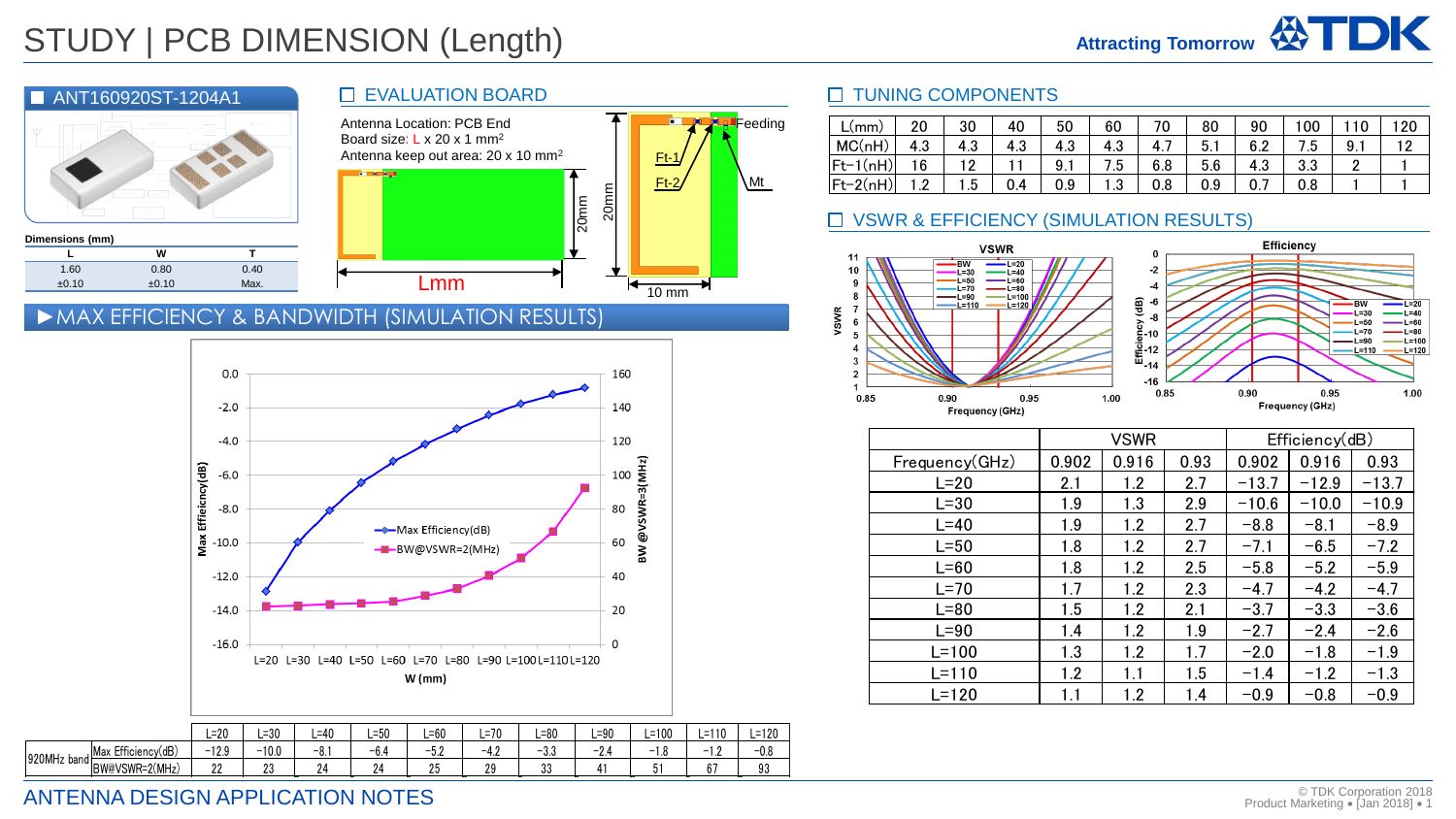

# ►VSWR & EFFICIENCY (SIMULATION RESULTS)



|                | VSWR  |       |      |        | Efficiency(dB) |        |
|----------------|-------|-------|------|--------|----------------|--------|
| Frequency(GHz) | 0.902 | 0.916 | 0.93 | 0.902  | 0.916          | 0.93   |
| 10x10          | 1.5   | 1.2   | 2.1  | $-9.8$ | $-9.4$         | $-9.8$ |
| 12x10          | 1.7   | 1.2   | 2.2  | $-8.8$ | $-8.2$         | $-8.7$ |
| 14x10          | 1.7   | 1.2   | 2.4  | $-8.4$ | $-7.8$         | $-8.3$ |
| 16x10          | 1.8   | 1.2   | 2.5  | $-7.9$ | $-7.3$         | $-7.9$ |
| 18x10          | 1.9   | 1.2   | 2.5  | $-7.6$ | $-6.8$         | $-7.5$ |
| 20×10          | 1.8   | 1.2   | 2.7  | $-7.1$ | $-6.5$         | $-7.2$ |



| L(mm)      |     | 50  |     |     |     |     |  |  |  |  |  |
|------------|-----|-----|-----|-----|-----|-----|--|--|--|--|--|
| B(mm)      | 10  | 12  | 14  | 16  | 18  | 20  |  |  |  |  |  |
| Mt(nH)     | 6.8 | 5.6 | 5.1 | 4.7 | 4.3 | 4.3 |  |  |  |  |  |
| $Ft-1(nH)$ | 30  | 24  | 20  | 16  | 12  | 9.1 |  |  |  |  |  |
| $Ft-2(nH)$ |     | 1.5 |     |     | 1.3 | 0.9 |  |  |  |  |  |

## MAX EFFICIENCY & BANDWIDTH (SIMULATION RESULTS)



|        |                       | 10x10 | 2x10   | 14x10                             | 16×10  | 18x10   | 20×10   |
|--------|-----------------------|-------|--------|-----------------------------------|--------|---------|---------|
| 920MHz | Efficiencv(dB)<br>Max | $-94$ | $-8.2$ | $\overline{\phantom{a}}$<br>-<br> | -<br>- | $-6.8$  | $-6.4$  |
| bandh  | BW@VSWR=2(MHz)        | 34    | 29     | -                                 | 26     | 24<br>- | 24<br>← |

ANTENNA DESIGN APPLICATION NOTES